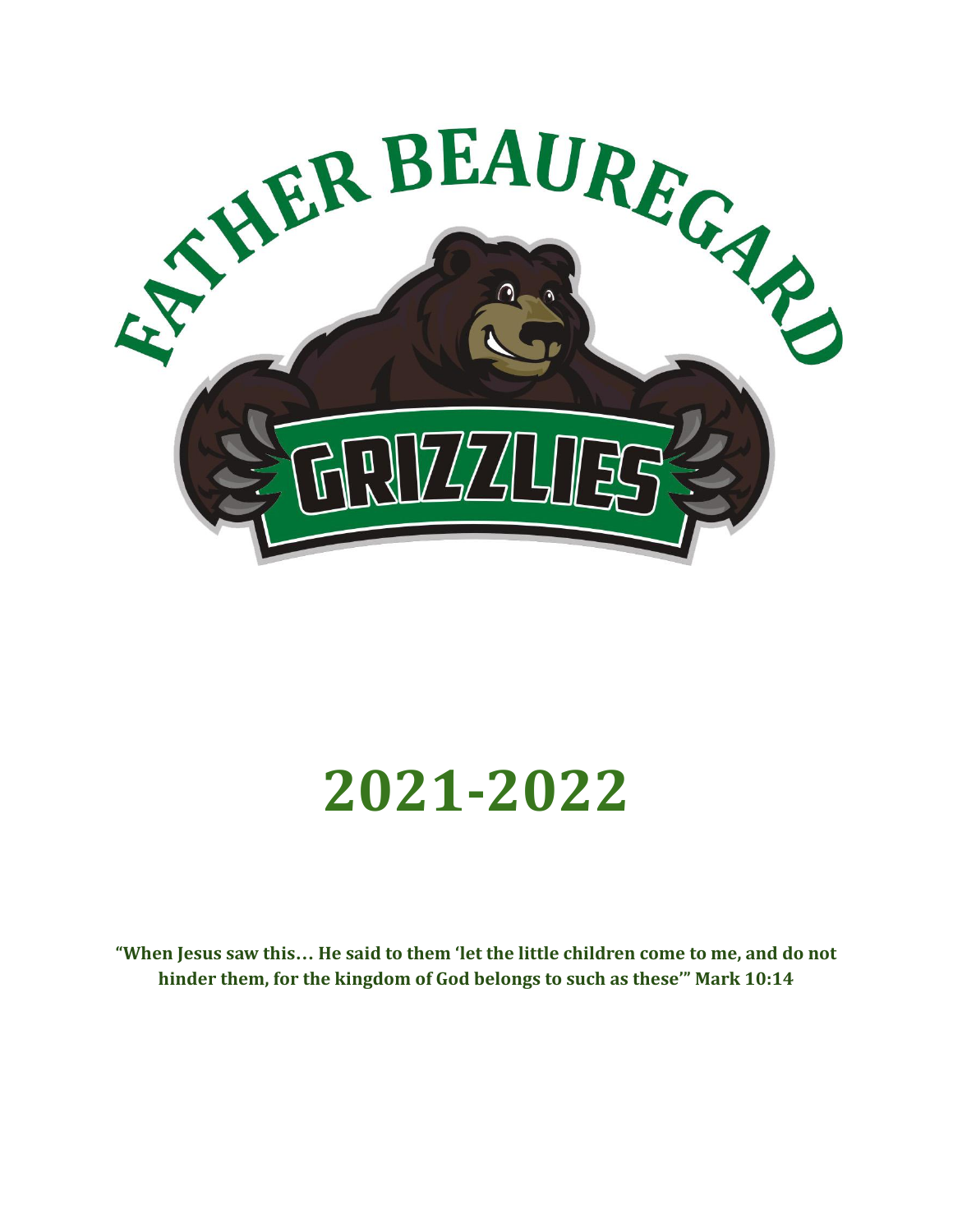# **Welcome to Father Father Beauregard 2021-2022 School Year**

Welcome Back! Father Beauregard Staff are excited to welcome our students back soon. New adventure brings about excitement and some potential uncertainty. We are hopeful the following information provides clarity and helps parent(s)/guardian(s) to plan for the coming weeks.

As the new Principal, I am thrilled to be back to the school where I began my teaching career. It is my goal to continue with the many great things that are happening at Father Beauregard while also working together with families and staff to foster the inherent greatness of our students. If there is ever a question, concern or suggestion, please reach out to any of the Administration, as we want to ensure our families, students, and staff all recognize their added value to the ongoing success of our school.

With the ever changing nature of our current circumstances, we can expect a continued evolution with regards to safety protocols and guidelines. Our priority is to provide a safe and caring learning environment for all students and it is through this lens we will continue to plan forward.

Our Office can be reached at (780) 799-5767 or through email at [fb@fmcsd.ab.ca.](mailto:fb@fmcsd.ab.ca)

Please enjoy the rest of your summer! We look forward to meeting our students and families soon

Jeff Power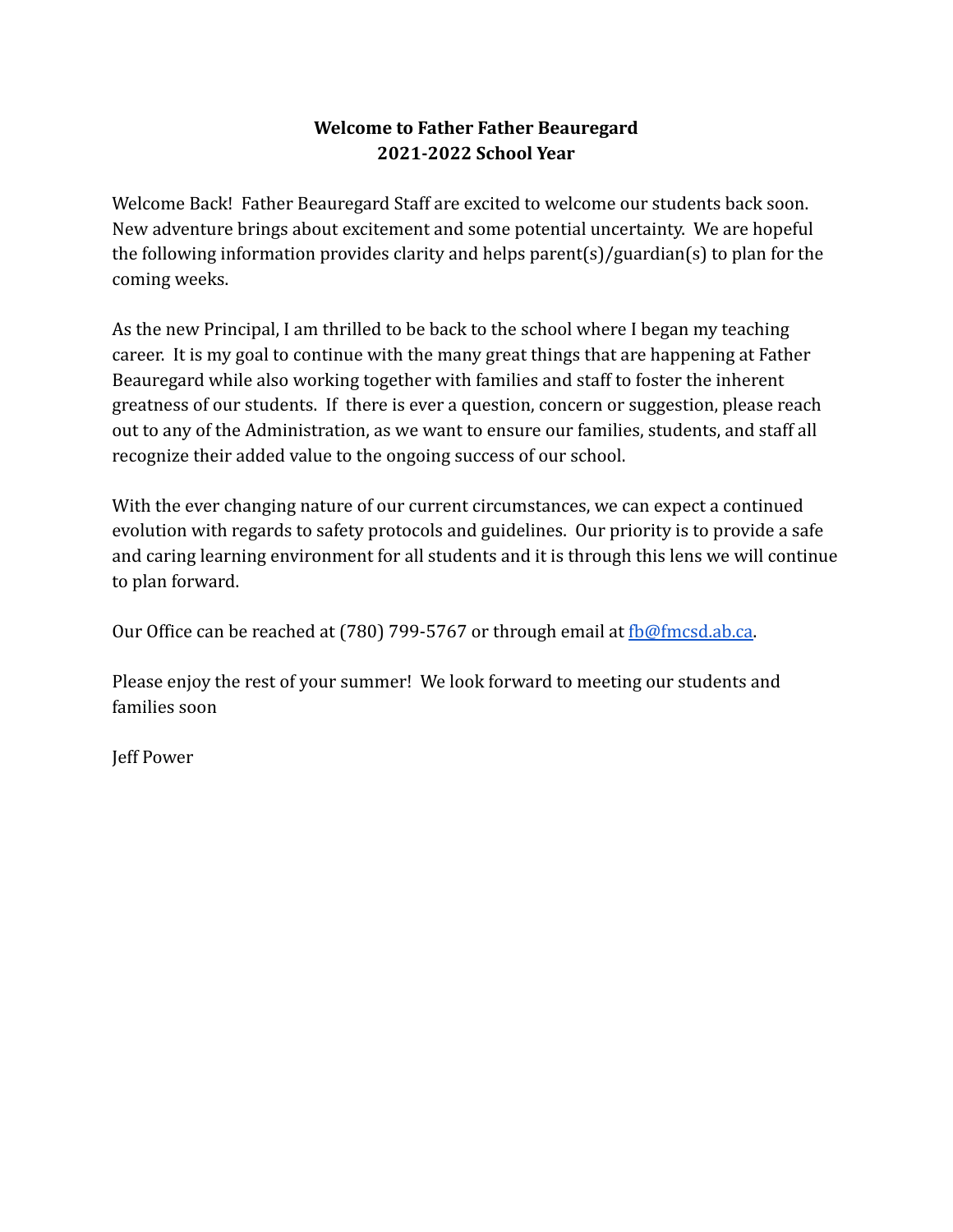### **Back to School Essentials**

#### **First Day of School**

Fort McMurray Catholic Schools will be utilizing a staggered entry for the 2021/22 school year. This means students will attend school on their designated day, and then the first day of school for everyone together will be Tuesday September 7th, 2021.

|                          | <b>Staggered Entry Schedule</b> |
|--------------------------|---------------------------------|
| <b>Date</b>              | <b>Grades in Attendance</b>     |
| Tuesday, August 31st     | Grades 5, 6                     |
| Wednesday, September 1st | Grades 3, 4                     |
| Thursday, September 2nd  | Grades 1, 2                     |
| Friday, September 3rd    | No School for Students.         |

\*Our EEP/Kindergarten students have traditionally started the school year with a staggered entry. There will be no changes to their staggered entry for the 2021/22 school year. Classroom Teachers will contact families with dates and times to sign up for students' Staggered Entry by August 27th.\*

#### **Bell Times**

8:05 - First Bell 8:10 - Second Bell/Attendance Taken 10:15 - Morning Recess 12:15 -12:55 - Lunch/Recess 2:45- Dismissal

Early Entry Program/Kindergarten (AM) - 8:05 - 11:00 Early Entry Program/Kindergarten (PM) - 11:55 - 2:45

### **Office Staff**

Principal: Jeff Power - [jeff.power@fmcsd.ab.ca](mailto:jeff.power@fmcsd.ab.ca)

Vice Principal: Eithne Pierre - [eithne.pierre@fmcsd.ab.ca](mailto:eithne.pierre@fmcsd.ab.ca)

Classroom Support Teacher: Leanne Canete - leanne.canete@fmcsd.ab.ca

Office Administrator: Trina Gushue - [trina.gushue@fmcsd.ab.ca](mailto:trina.gushue@fmcsd.ab.ca)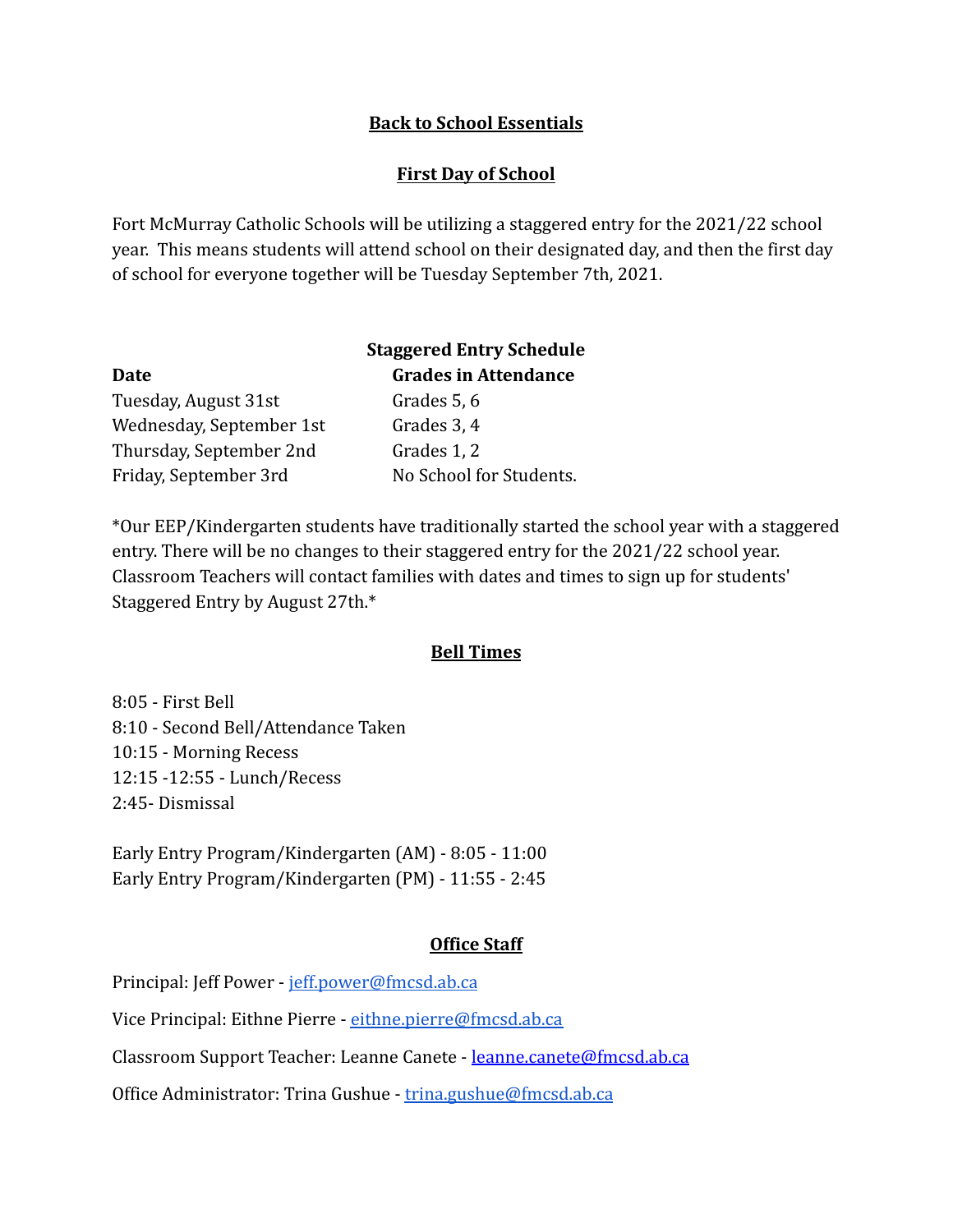#### **Father Beauregard 2021-2022 Teaching Staff**

**Early Entry Program** - Ms. Pamela Beardy - pamela.beardy@fmcsd.ab.ca

**Kindergarten** - Ms. Rachel Clarke - rachel.clarke@fmcsd.ab.ca

- **Grade 1 -** Ms. Lien Nguyen lien.nguyen@fmcsd.ab.ca
- **Grade 1** Ms. Andreea Catana andreea.cantana@fmcsd.ab.ca
- **Grade 2** Ms. Kim Blatchford kim.blatchford@fmcsd.ab.ca
- **Grade 2** Ms. Kiana Scarf kiana.scarf@fmcsd.ab.ca
- **Grade 3** Ms. Taylr Norman taylr.norman@fmcsd.ab.ca
- **Grade 4** Ms. Ashley Power ashley.power@fmcsd.ab.ca
- **Grade** ⅘ Mr. Andrew Munro andrew.munro@fmcsd.ab.ca
- **Grade 5 -** Mr. Ryan Andrews ryan.andrews@fmcsd.ab.ca
- **Grade 6 -** Ms. Stephanie Bishop stephanie.bishop@fmcsd.ab.ca

**Primary Independent Living Program** - Ms. Tina O'Toole - tina.o'toole@fmcsd.ab.ca

**Junior Independent Living Program - Ms. Sarah Torraville - [sarah.torraville@fmcsd.ab.ca](mailto:sarah.torraville@fmcsd.ab.ca)** 

**Physical Education -** Ms. Angela Rogers - angela.rogers@fmcsd.ab.ca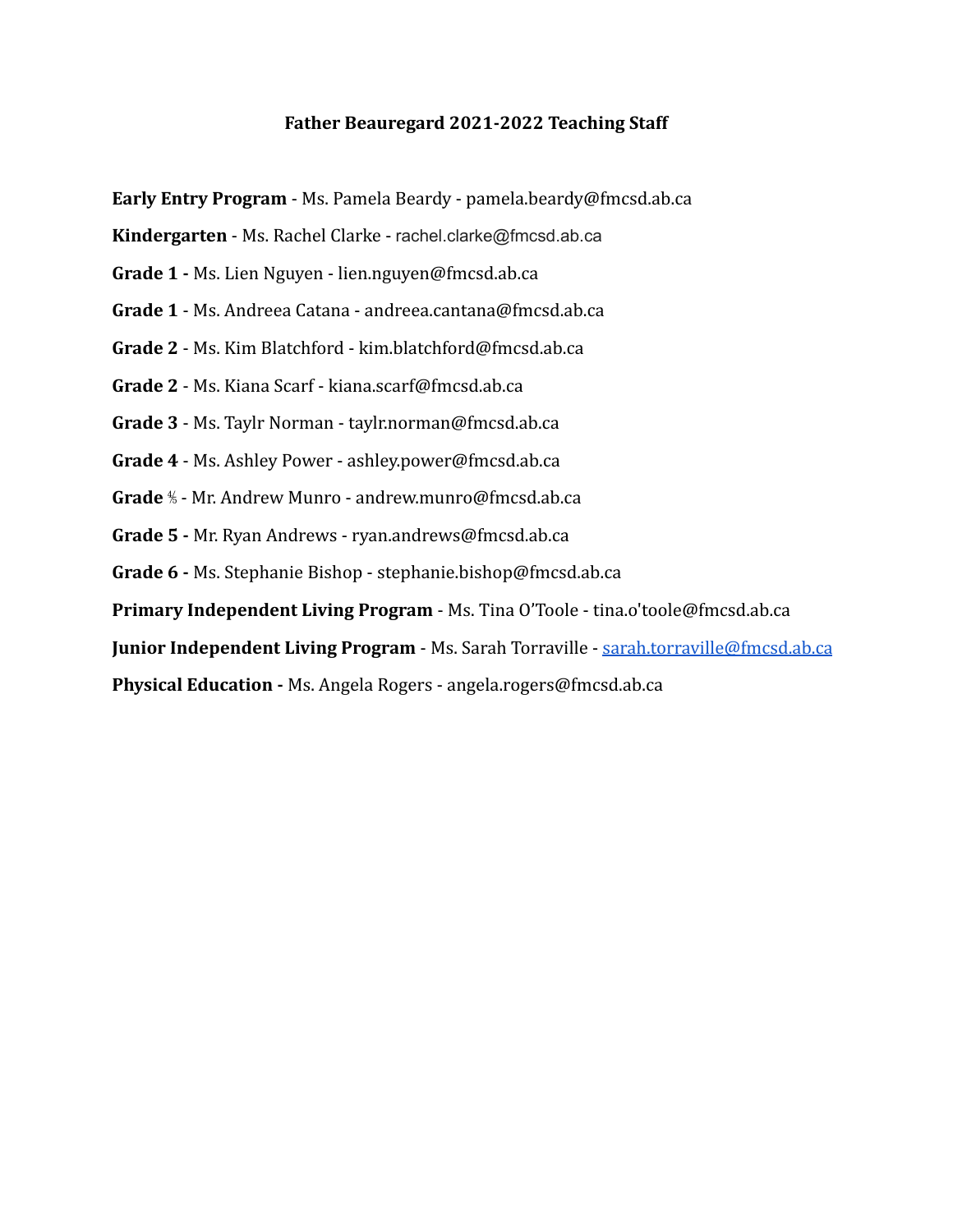### **Attendance & Parent Visits**

Student safety is a priority and so we request that any time your child is away, please notify the office through a phone call. Our Office Administrator, Mrs. Trina Gushue is available to take calls after 7:30am. If this time does not suit your needs, we ask that you leave a message on our voicemail to allow us to properly conduct our Child Safety Check both in the morning and following lunch.

We are looking forward to the time that parents(s)/guardians(s) are welcomed into our school with ease. At this time, parent visits are permitted through appointment only and those visiting are required to wear a mask. As current parameters evolve, we will communicate any changes to parents to ensure a gradual, safe return to parent/guardian participation in school events.

Early Entry Program and Kindergarten parents are asked to wait outdoors for their children during drop off and dismissal. If for any reason you would like communication with your child's teacher, please inform the teacher prior to dismissal to ensure a safe environment can be maintained.

#### **Drop Off and Pick Ups**

Kindergarten/Early Entry Program/ILP students enter and exit the school building from the front of the school. Kindergarten will enter and exit through the front doors, with the Early Entry Program students entering through their designated door. For Staggered Entry, staff members will be visible outside to help guide students and families to the correct exit and entry points.

Grade 1 - Grade 6 students enter and exit the school building through the back of the school nearest the playground. For ease and safety, it is best to drop Grade 1 - Grade 6 students off in the staff parking lot, where multiple supervisors will guide students to their correct entrance.

When students are permitted to be outside (when the temperature is above -20C), the students will remain outside until 8:05. When the temperature is below -20C, students are invited into the building after 7:50am.

All students are dismissed at 2:45pm. Students riding the bus will be guided to the front of the school, while others will be dismissed at their assigned doors to meet their parent(s)/guardian(s). Supervision outside occurs until 2:55pm. If for any reason a parent/guardian is going to be late picking their child up, we kindly ask that you notify the front office to ensure safety for that student.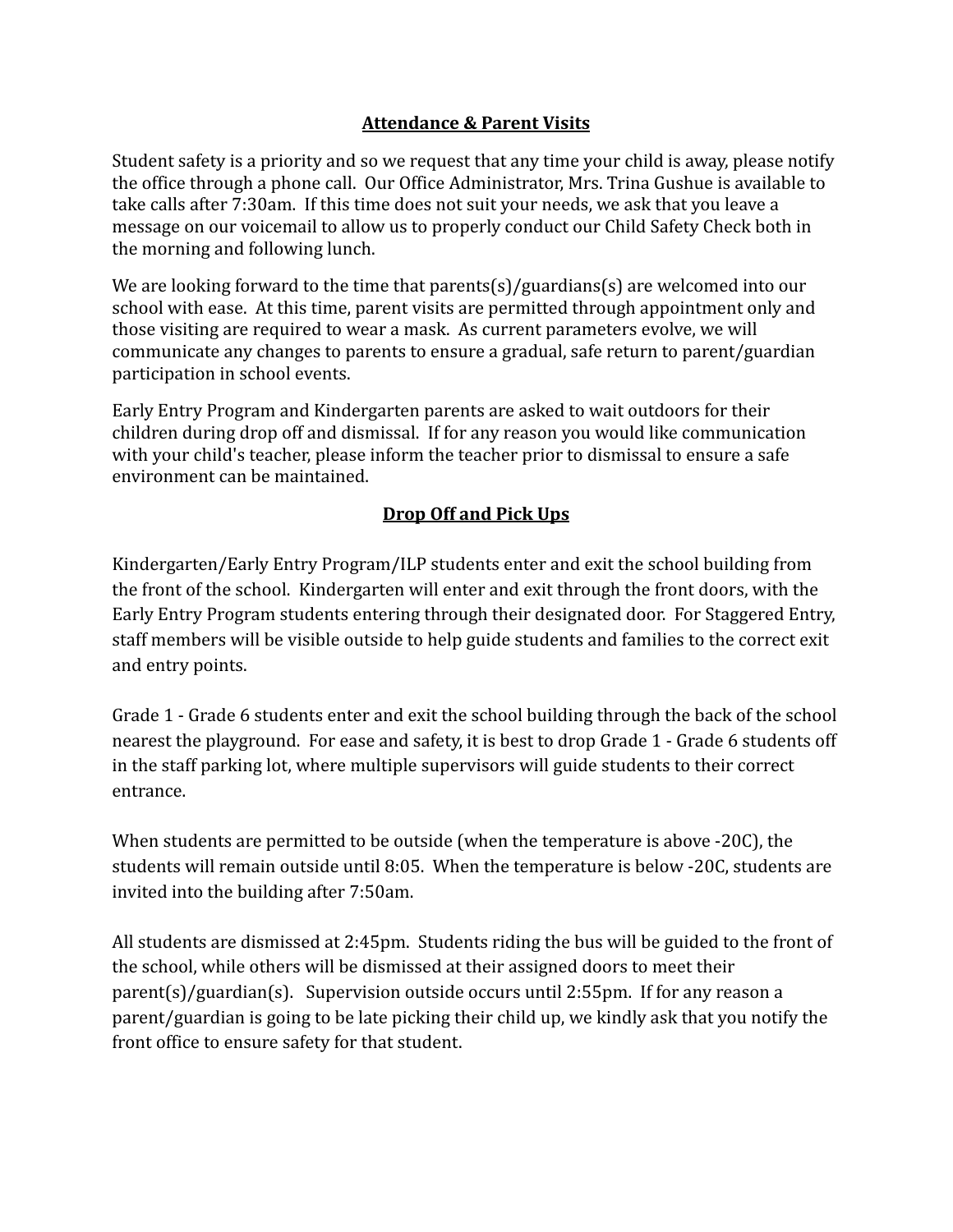#### **Calendar**

Please use this link to view the [2021/22 calendar](https://fmcschools.ca/wp-content/uploads/2021/05/2021-22-School-Calendar.pdf) for Fort McMurray Catholic Schools.

### **School Supply List**

The [supply list](https://fmcschools.ca/wp-content/uploads/2021/04/School-Supply-List-2021-2022.pdf) for all Fort McMurray Cathlic School is available. This list of supplies will help to guide families of what is required for the first day of school. Additional supplies may be requested throughout the school year. If for any reason there are limitations to purchasing supplies, please reach out to the main office to discuss alternative options.

### **Yellow Bus Transportation**

If you are interested in accessing the Yellow School Bus, please read the [Student](https://fmcschools.ca/bus-routes-and-stops/) [Transportation Policy](https://fmcschools.ca/bus-routes-and-stops/) to determine if you qualify for the service. If you do, you must submit an [online Request for Transportation Services](https://event-wizard.com/transportation2021-22/0/register/) form. At this time, there is an approximate 2 week turn around between requesting transportation and having the ability to ride the bus to school. For more information, you can view Yellow [Bus Transportation \(Elementary\),](http://fmcschools.ca/yellow-bus-transportation-elementary/) or contact our main office.

#### **School Fees**

Early Entry Program - \$800.00. Please contact the main office to discuss payment options.

Kindergarten - Grade 6 - The only fee associated with these grades are for those students who choose to ride the Yellow School Bus.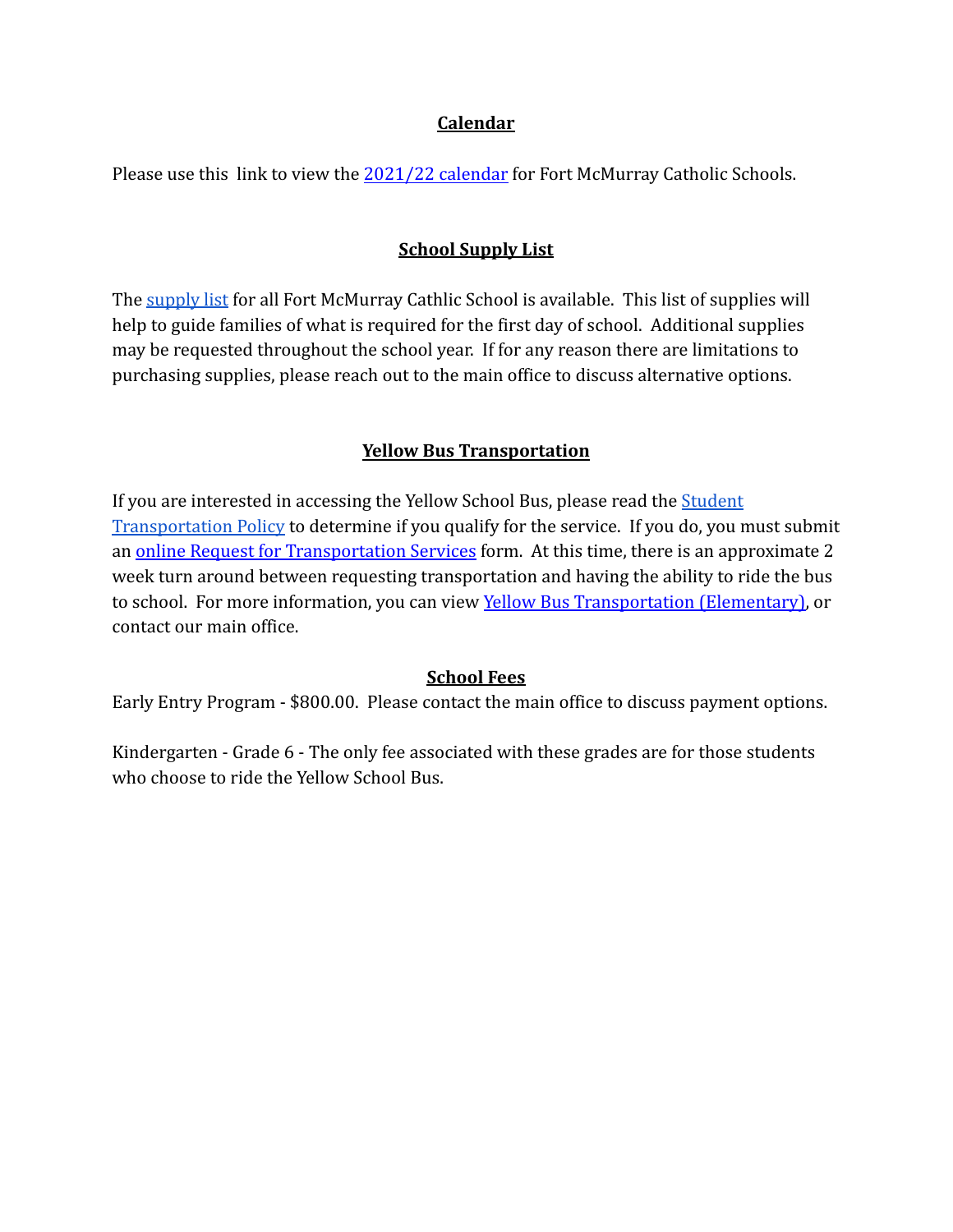# **Health and Wellness**

**Academic Support:** All children develop at a different pace, with some children requiring additional services to support their academic, social and emotional growth. Mrs. Leanne Canete is our Classroom Support Teacher, who helps to monitor student growth, identify areas for increased support, and provide intervention through dialogue and collaboration with both staff and families. The best point of contact for understanding your child's progress at school is their Classroom Teacher, and if you feel additional support is required, please share this with your child's teacher or reach out to Mrs. Leanne Canete at [leanne.canete@fmcsd.ab.ca](mailto:leanne.canete@fmcsd.ab.ca)

**Counselling Support**: Father Beauregard's School Counsellor, Ms. Leanne Humphrey is available to support students on a regular basis. If you would like your child to visit with our school counsellor, please contact any of the Administration. Mrs. Humphrey is available on Monday and Wednesday.

**Apple Schools:** We continue to be forever grateful to Apple Schools and their contribution to student health and wellness across multiple domains since 2011. Students at Father Beauregard are encouraged to enjoy many healthy snacks provided through our Grab and Go bins, participate in regular and ever changing Daily Physical Activities, Active Lessons supported through Division Mentorship as well as resources for parents to support active healthy choices for children. For more information, please visit the [Division Apple School](https://fmcschools.ca/apple-schools/) [Website](https://fmcschools.ca/apple-schools/) and the [Apple School Website.](https://appleschools.ca/)

**Allergies:** Father Beauregard is a peanut and nut safe school due to students and staff with severe allergies. Please keep this in mind when packing your child(ren)'s lunches. Thank you in advance for your diligence.

**Hot Lunch:** Families are able to order hot lunch for their children each month from a variety of Choose Most Often Menu items from various local restaurants around town. Each month, parents will receive a link with dates and food choices, as well as the payment options for this program. Students who order hot lunch receive their order just prior to the start of lunch. Father Beauregard's first hot lunch order form will be sent to parent(s)/guardian(s) on Monday August 30, with the first hot lunch order day on Monday September 13.